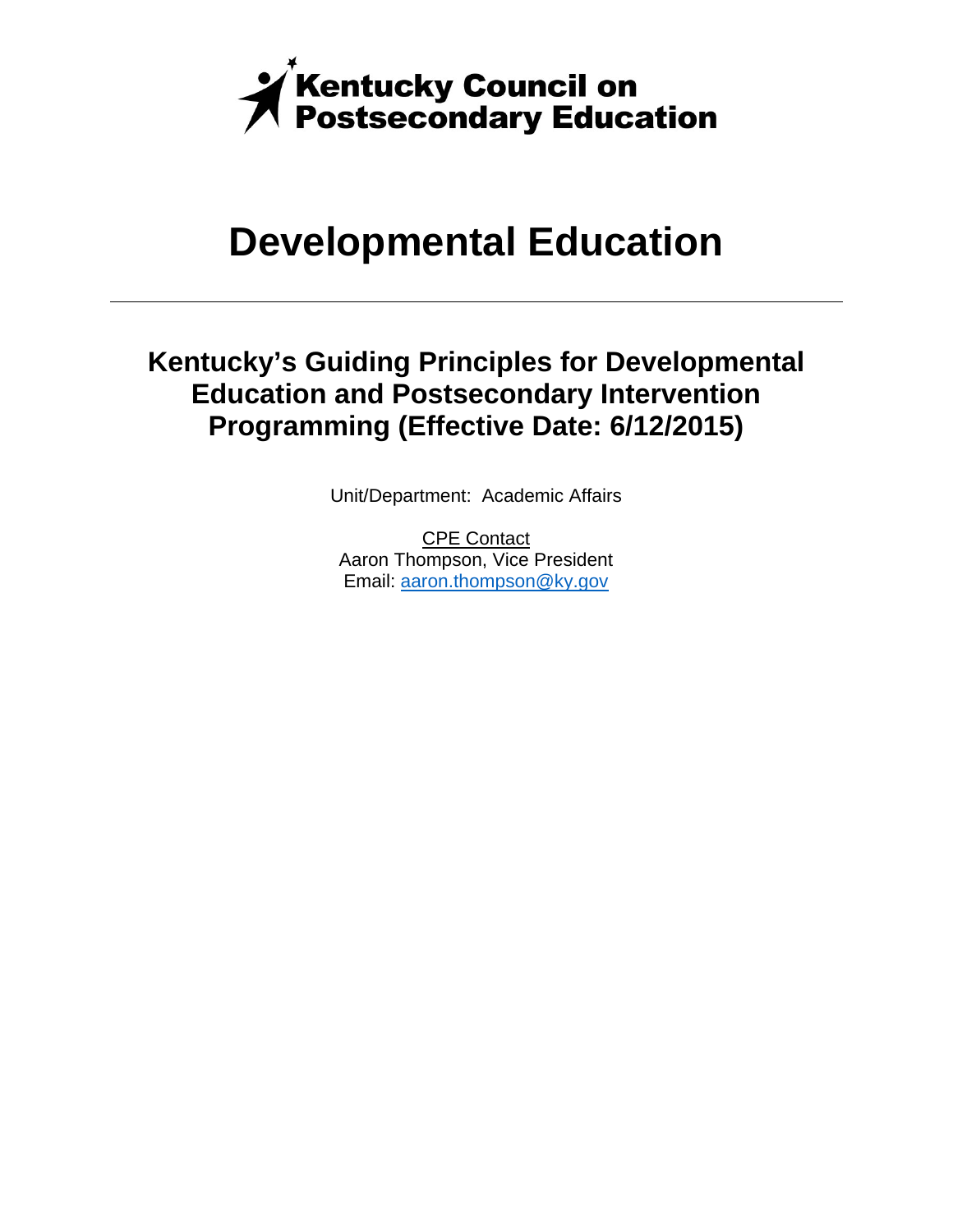## **Kentucky's Guiding Principles for Developmental Education and Postsecondary Intervention Programming**

Higher education has always been a promising pathway to opportunity. Across our state and nation, higher education policymakers and institutions are implementing new ways to improve college completion rates without sacrificing quality or access. The purpose of developmental education and intervention programming is to enable students to build the foundational skills needed for success. It is clear that improving the success of students placed in college developmental and transitional programming is a priority. If remediation can take place within the context of co-requisite, credit-bearing courses rather than non-credit bearing courses, then remediation time and financial resources will be minimized and the student will be on target to meet educational and career goals.

In December 2012, the Charles A. Dana Center, Complete College America, Inc., Education Commission of the States, and Jobs for the Future released a joint statement on core principles for transforming developmental education. These principles provide clear direction on how institutions and states should proceed in implementing program models for student success. Kentucky educators incorporated these principles in our Guiding Principles for Developmental Education and Intervention Programming transformation listed below.

- 1) The rigor and relevance of all coursework must be made evident to the students, faculty, academic advisors, and student support personnel.
- 2) Default placement for all students not meeting benchmarks is placement in a content area, credit-bearing course in the first semester of enrollment.
- 3) Remediation content should be embedded into the credit-bearing content area course and the additional credit hour generation for the content enhanced course should not exceed two credit hours for English (writing) and reading or mathematics. If a co-requisite linked course model is implemented then the corequisite linked course should not exceed two credit hours for English (writing) and reading or mathematics.
- 4) Default placement for students not meeting literacy benchmarks (reading and/or writing) should be placement into a credit-bearing enhanced course that generates not more than two additional credit hours to the content course.
- 5) Students not meeting benchmark scores in both English (writing) and reading should be placed into coursework integrating these content area needs.
- 6) Default placement for students not meeting mathematics benchmarks should be in credit-bearing quantitative reasoning courses linked to the degree pathway of the student. Quantitative reasoning pathways should include a foundational pathway for occupational programs; statistical pathways for most heath care, behavioral and social sciences, and business management programs; broad-based general education pathways for most liberal arts programs; and algebraic pathways for science, technology, engineering, and mathematics (STEM) pathways. The enhanced credit-bearing course or linked course should not carry more than two additional credit hours.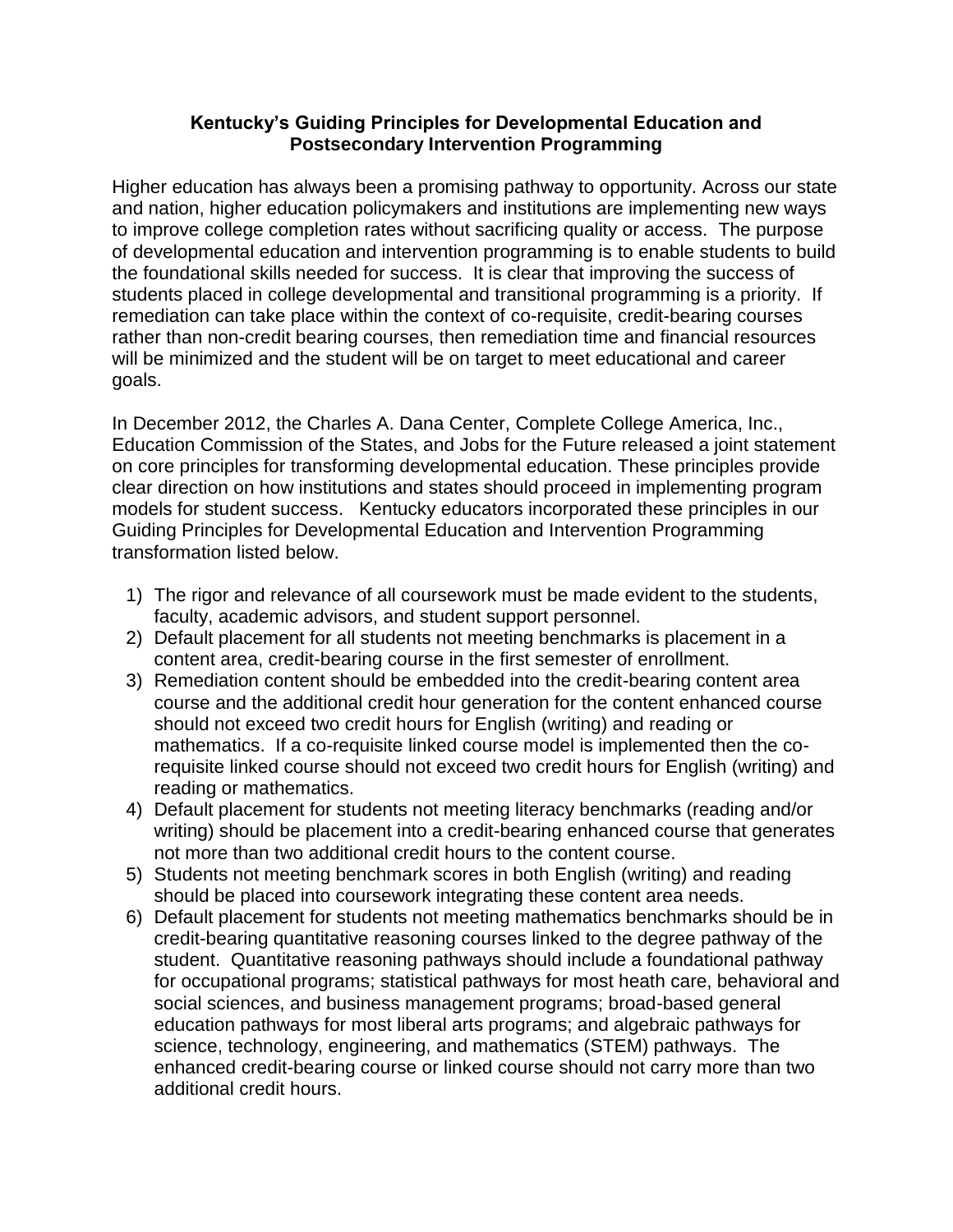- 7) In the case of students with very low placement indicators, currently defined to be an ACT score of 15 or lower, or an equivalent placement score, the student may be advised to take one course (not more than three credit hours) that is linked to the credit-bearing course in the same semester or offered as a prerequisite.
- 8) All students must have access to credit-bearing content courses at the beginning of the second academic semester.
- 9) For students with very low placement indicators, academic and student support bridge programming should be strongly encouraged.
- 10)Exploratory students should be guided to a default general education program of study.
- 11)The progress of all students, especially those students not meeting readiness benchmarks, must be closely monitored; additional supports need to be incorporated for those students not progressing to credential or degree.

Considerations as these Guiding Principles are implemented:

- 1) Conduct a policy audit reviewing the college admission regulation and institutional placement policies.
	- a) The audit must identify possible barriers for implementation of the enhancements to developmental education programming models.
	- b) The process must define modifications so that policy barriers do not stand in the way of moving forward with implementing new developmental education and intervention program models.
- 2) Provide professional learning opportunities for faculty, advisors, and counselors for the new developmental education and intervention program models.
	- a) Specific connections between the Individual Learning Plan (ILP) for secondary students and the student meta-majors or career pathways should be used, where available, by academic advisors and career counselors.
	- b) Council staff will arrange to have professional development available by summer 2015.
	- c) Intervention programming for postsecondary and middle and high school coursework needs to be aligned.
- 3) Create quantitative reasoning pathways for foundations coursework (needed for credential, career, and occupational pathways) and for a statistical pathway in additional to the two existing mathematics pathways for liberal arts and STEM.
- 4) Meeting implementation needs:
	- a) Create an understanding of information and data needed to resolve issues in implementing accelerated and co-requisite program models.
	- b) A progression study has been designed to better understand student progress through credit-bearing courses and persistence and completion. This study will include the implications for student progress given placement into multi-layer, non-credit-bearing coursework and information on student progress when enrolled in co-requisite and accelerated program models. We